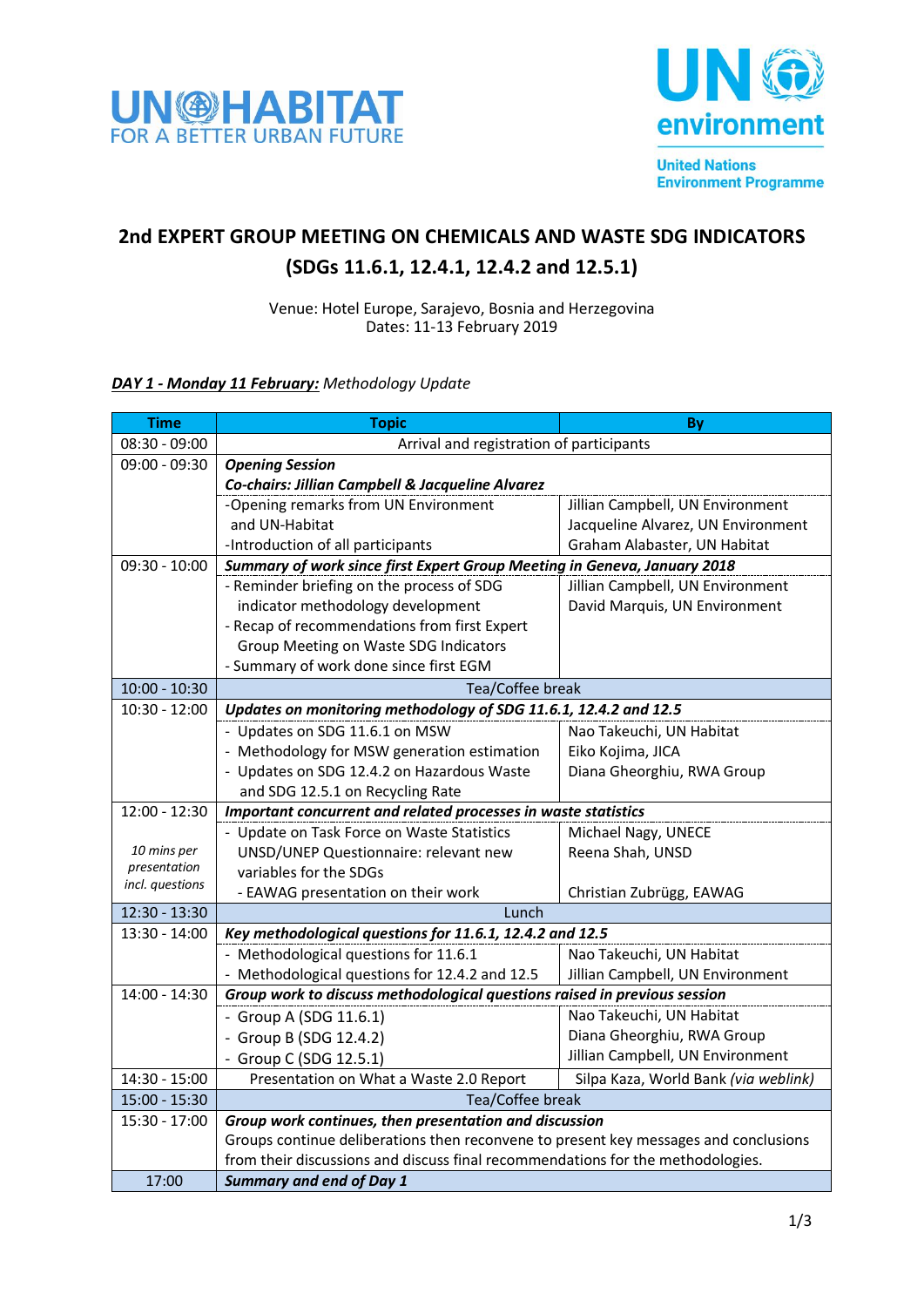



## **2nd EXPERT GROUP MEETING ON CHEMICALS AND WASTE SDG INDICATORS (SDGs 11.6.1, 12.4.1, 12.4.2 and 12.5.1)**

Venue: Hotel Europe, Sarajevo, Bosnia and Herzegovina Dates: 11-13 February 2019

*DAY 2 - Tuesday 12 February: Methodology Roll Out and Capacity Development*

| <b>Time</b>              | <b>Topic</b>                                                                         | By                               |  |
|--------------------------|--------------------------------------------------------------------------------------|----------------------------------|--|
| $09:00 - 09:15$          | Recap of the Day 1 discussion and goal of Day 2                                      |                                  |  |
|                          | <b>Chair: Jillian Campbell</b>                                                       |                                  |  |
|                          | - Summary of Day 1                                                                   |                                  |  |
|                          | - Goal of Day 2                                                                      |                                  |  |
| 09:15 -10:00             | Key questions for roll out of methodology and capacity development                   |                                  |  |
|                          | - SDG 11.6.1 on MSW                                                                  | Nao Takeuchi, UN Habitat         |  |
| 15 mins per<br>indicator | - SDG 12.4.2 on Hazardous Waste                                                      | Jillian Campbell, UN Environment |  |
|                          | - SDG 12.5.1 on Recycling Rate                                                       |                                  |  |
| 10:00 - 10:30            | Tea/Coffee break                                                                     |                                  |  |
| $10:30 - 12:30$          | Group work to discuss roll out and capacity development questions raised above       |                                  |  |
|                          | - Group A (SDG 11.6.1)                                                               | Nao Takeuchi, UN Habitat         |  |
|                          | - Group B (SDG 12.4.2)                                                               | Diana Gheorghiu, RWA Group       |  |
|                          | - Group C (SDG 12.5)                                                                 | Jillian Campbell, UN Environment |  |
| 12:30 - 13:30            | Lunch                                                                                |                                  |  |
| 13:30 - 14:30            | <b>Group work results presentation</b>                                               |                                  |  |
|                          | Groups reconvene, present key messages and conclusions from their discussions to the |                                  |  |
|                          | entire Expert Group and discuss final recommendations for the methodologies.         |                                  |  |
| 14:30 - 15:00            | Key opportunities and networks for methodology roll out and capacity development     |                                  |  |
|                          | - African Clean Cities Platform                                                      | Eiko Kojima, JICA                |  |
| 10 mins per              | - BRS reporting systems                                                              | <b>TBC</b>                       |  |
| presentation             | - Global Partnership on Marine Litter                                                | David Marquis, UN Environment    |  |
| 15:00 - 15:30            | Tea/Coffee break                                                                     |                                  |  |
| $15:30 - 16:30$          | Progress on work in pilot countries                                                  |                                  |  |
|                          | <b>Chair: David Marquis</b>                                                          |                                  |  |
| 15 mins per              | Representatives from pilot countries (both                                           | Sevala Korajcevic (Bosnia)       |  |
| presentation             | national and local gov) will share experiences                                       |                                  |  |
|                          | on progress of work so far using these                                               | Hamadjoda (Cameroon)             |  |
|                          | methodologies, including giving an update on                                         |                                  |  |
|                          | the development of the National Data Report                                          | Eugenio Androvetto (Costa Rica)  |  |
|                          | for each pilot country.                                                              |                                  |  |
|                          | Cities also share the prospect and concerns for                                      | Isaac Kimani (Kenya)             |  |
|                          | the monitoring data                                                                  |                                  |  |
| 16:30 - 17:00            | <b>Summary and end of day 2</b>                                                      |                                  |  |